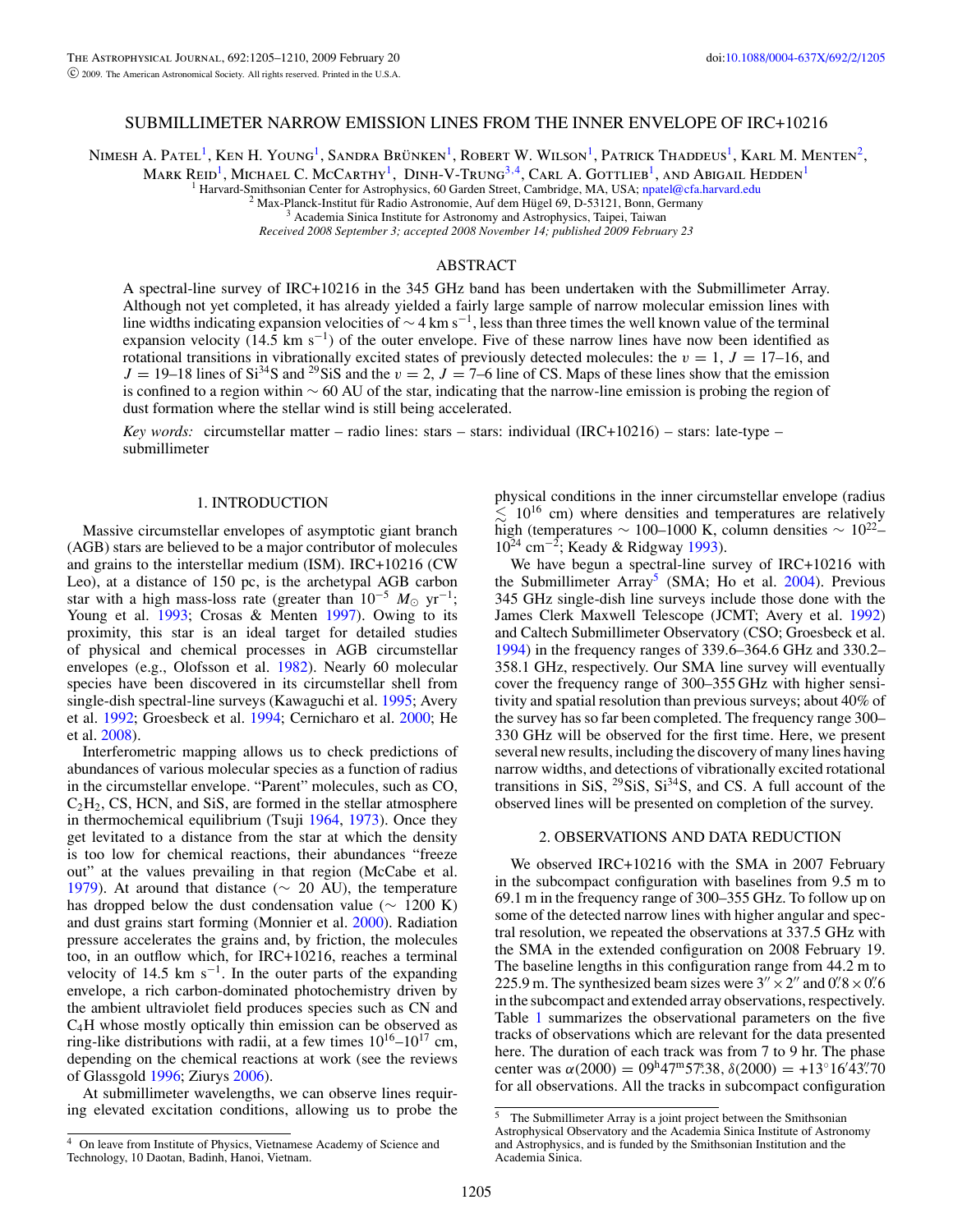

<span id="page-1-1"></span><span id="page-1-0"></span>**Figure 1.** Distribution of expansion velocities derived from lines detected in the circumstellar envelope of IRC+10216. The uncertainty in  $V_{\text{exp}}$  is ~ 0.2 km s<sup>-1</sup>(1 $\sigma$ ). The white bars with bold outlines are from the recent line survey of He et al. [\(2008\)](#page-5-7) which is representative of all single-dish line surveys toward IRC+10216 at cm to submm wavelengths. The bin at 14 km s<sup>-1</sup> is shown truncated here; it actually consists of 170 lines. The gray bars represent SMA observations, showing a new population of narrow lines which peaks at  $\sim$  4 km s<sup>-1</sup>.

| <b>Table 1</b>          |  |  |  |  |  |  |
|-------------------------|--|--|--|--|--|--|
| Summary of Observations |  |  |  |  |  |  |

| Date        | <b>SMA</b>    | Tuning          | Synthesized                                           | $\tau$ 225GHz | $T_{\rm sys}$ |
|-------------|---------------|-----------------|-------------------------------------------------------|---------------|---------------|
|             | Configuration |                 | Beam                                                  |               | (SSB, K)      |
| 2007 Feb 7  | Subcompact    | 299.1 GHz (LSB) | $3''2 \times 2''4$ , P.A. $=-4^{\circ}$               | 0.08          | $180 - 270$   |
| 2007 Feb 8  | Subcompact    | 301.1 GHz (LSB) | $3''3 \times 2''4$ , P.A. = $-6^{\circ}$              | 0.09          | $160 - 230$   |
| 2007 Feb 9  | Subcompact    | 337.5 GHz (LSB) | $3\rlap.{''}0 \times 2\rlap.{''}4$ , P.A. $=-8^\circ$ | 0.08          | $180 - 350$   |
| 2007 Feb 12 | Subcompact    | 334.4 GHz (LSB) | $3\rlap.{''}0 \times 2\rlap.{''}2$ , P.A. $=-3^\circ$ | 0.05          | $130 - 260$   |
| 2008 Feb 19 | Extended      | 337.5 GHz (LSB) | $0''8 \times 0''6$ , P.A. $= -88^\circ$               | 0.03          | $100 - 250$   |

were carried out in mosaiced mode, with five pointings with offsets in R.A. and decl.:  $(0'', 0'')$  and  $(\pm 12'', \pm 12'')$ . The extended configuration observations were carried out with single pointing toward IRC+10216. Titan and the quasars 0851+202 and 1055+018 were observed every 20 minutes for gain calibration. The spectral bandpass was calibrated using observations of Mars and Jupiter. Absolute flux calibration was determined from observations of Titan and Ganymede.

The visibility data were calibrated using the *Miriad* package (Sault et al. [1995\)](#page-5-14). The mosaiced images are deconvolved using the Miriad task *mossdi*; the resulting synthesized beams are summarized in Table [1.](#page-1-0) Maps of continuum emission show the peak to have a position offset of  $(\Delta \alpha, \Delta \delta) \approx (0\degree/7, 0\degree/2)$  from the phase center position quoted above. The absolute position measurements in the continuum emission are estimated to be accurate to  $\sim$  0. Taking into account the proper motion of IRC+10216 of  $(\dot{\alpha}, \dot{\delta}) \approx (26, 4)$  mas yr<sup>-1</sup> determined by Menten et al. [\(2006\)](#page-5-15) our position is, within the mutual uncertainties, consistent with that determined by those authors. The continuum emission was unresolved at the highest angular resolution of  $\sim$  0. The integrated continuum flux density was 0.84 Jy at 2.84 Jy at 2.85  $\sim$  0.88  $\frac{25}{3}$   $\sim$  0.88  $\frac{25}{3}$   $\sim$  0.88  $\frac{25}{3}$   $\sim$  0.89  $\frac{25}{3}$   $\sim$  0.89  $\frac{25}{3}$   $\sim$  0.89  $\frac{25}{3}$   $\sim$  0.89  $\frac{25}{3$ 301.1 GHz and 1.17 Jy at 337.5 GHz, with an uncertainty of about 15% in the absolute flux calibration. All the spectra shown below were produced by integrating the continuum-subtracted line intensity in a  $2'' \times 2''$  rectangle centered on the continuum peak (by means of the Miriad task *imspec*).

# 3. EXPANSION VELOCITIES

Within a  $3''$  beam a total of 92 lines were detected in the first phase of the SMA line survey of IRC+10216 at the central position. Truncated parabolic line profiles were fitted using the CLASS package (using the *shell* model for the line profile) with one of the fitted parameters being  $V_{\text{exp}}$ , the expansion velocity of the circumstellar shell. From this sample, 25 lines have  $V_{\text{exp}} \leq 7$  km s<sup>-1</sup>and of these, 12 are as yet unidentified. Several are tentatively identified to be lines of salts such as KCN, NaCl, and NaCN. Some of the lines may result from known molecules in vibrationally excited states, such as the  $v_3 = 1$  $15_{7,9} - 14_{7,8}$ ,  $15_{7,8} - 14_{7,7}$  doublet of SiCC at 345727.3 MHz. Figure [2](#page-2-0) shows a sample spectrum toward IRC+10216 observed on 2008 February 9 over a 2 GHz wide band centered at 337.5 GHz. A comparison with the line survey of Groesbeck et al. [\(1994\)](#page-5-5) (see their Figure 1) shows that only the  $C^{34}S$  J = 7–6 line at 337.396 GHz was detected in their observations. All of the new narrow lines were missed in this previous survey due to poorer sensitivity. Here, we present results on the lines which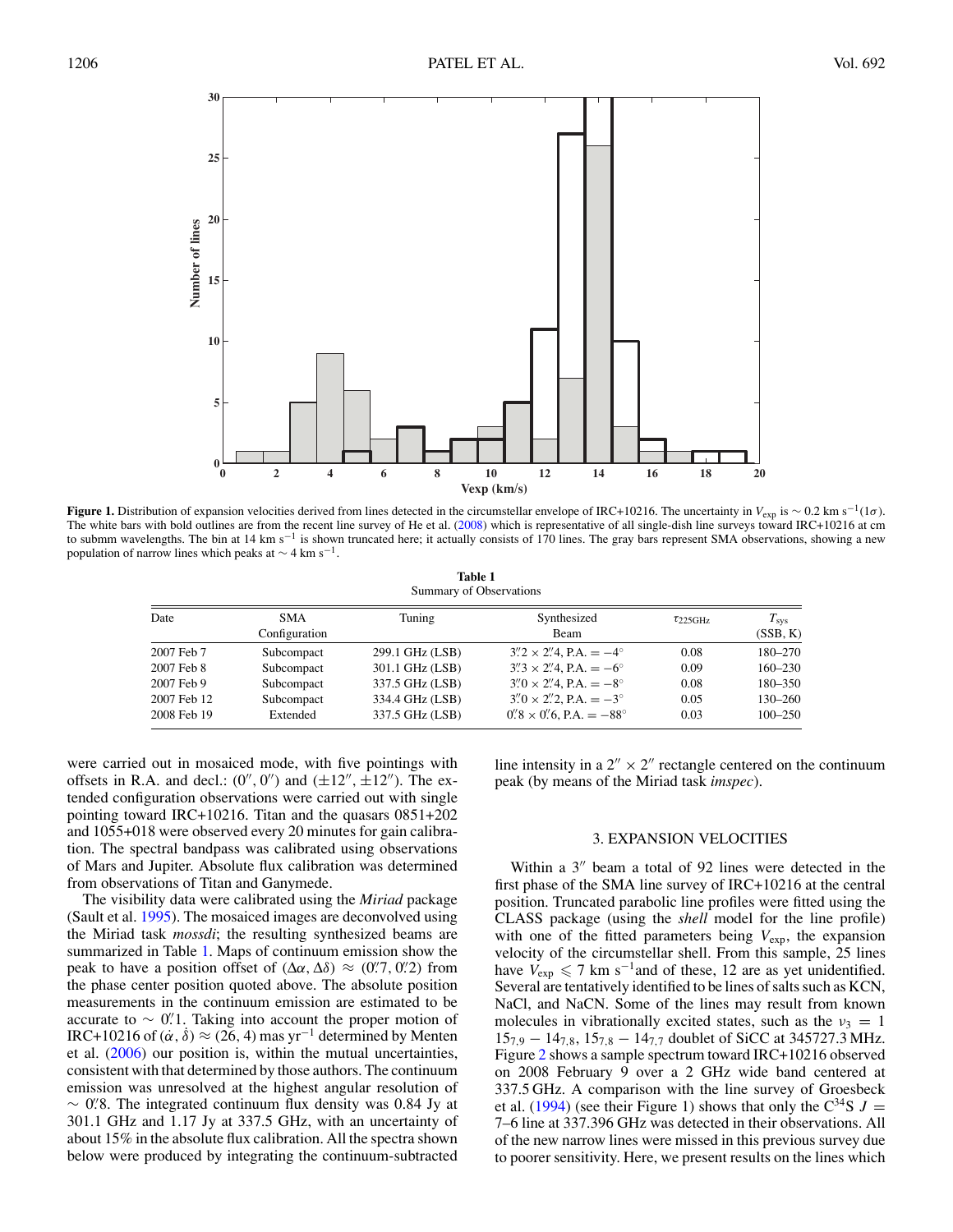

<span id="page-2-1"></span><span id="page-2-0"></span>Figure 2. Sample spectrum toward IRC+10216 showing several examples of narrow lines. Over this frequency range, the only line detected in a previous line survey (Groesbeck et al. [1994\)](#page-5-5) was the C<sup>34</sup>S J = 7–6 line at 337.396 GHz. This line has a  $V_{exp}$  =13.9 km s<sup>-1</sup>. All the other lines are new detections and several of them are narrow ( $V_{\text{exp}}$  < 7 km s<sup>-1</sup>).

| Table 2                 |  |  |  |  |  |  |
|-------------------------|--|--|--|--|--|--|
| Summary of Narrow Lines |  |  |  |  |  |  |

| Species     | Transition          | Rest Frequency <sup>a</sup><br>(MHz) | Catalog Frequency <sup>b</sup><br>(MHz) | $V_{\rm exp}$<br>$(km s-)$ | Peak<br>Flux Density <sup>d</sup><br>(Jy) | Integrated<br><b>Flux Density</b><br>$(Jv \, km \, s^{-1})$ | Deconvolved<br><b>Size</b>           | $T_R$ <sup>c</sup><br>(K) |
|-------------|---------------------|--------------------------------------|-----------------------------------------|----------------------------|-------------------------------------------|-------------------------------------------------------------|--------------------------------------|---------------------------|
| CS.         | $v = 2 J = 7-6$     | $337913.246 \pm 0.18$                | 337912.189                              | $5.1 \pm 0.1$              | 0.78                                      | 7.0                                                         | $< 0\rlap{.}^{\prime\prime}2$        | >237.0                    |
| $Si^{34}S$  | $v = 1$ $J = 17-16$ | $298630.441 + 0.69$                  | 298629.989                              | $4.5 \pm 0.4$              | 0.36                                      | 2.6                                                         | $< 1\rlap.{''}9 \times 0\rlap.{''}2$ | >138.7                    |
| $Si^{34}S$  | $v = 1$ $J = 19-18$ | $333733.581 \pm 0.32$                | 333731.998                              | $5.7 \pm 0.1$              | 0.49                                      | 4.5                                                         | $< 2\frac{7}{3} \times 0\frac{7}{5}$ | >183.3                    |
| $^{29}$ SiS | $v = 1 J = 17-16$   | $301390.406 + 0.25$                  | 301388.939                              | $4.8 \pm 0.2$              | 0.52                                      | 3.8                                                         | $< 1\rlap.{''}9 \times 0\rlap.{''}8$ | >198.3                    |
| $^{29}$ SiS | $v = 1$ $J = 19-18$ | $336819.842 + 0.32$                  | 336814.954                              | $7.5 \pm 0.1$              | 0.50                                      | 4.6                                                         | $< 0''$ 9 $\times$ 0'' 6             | >152.9                    |

#### **Notes.**

<sup>a</sup> Assuming a systemic velocity of  $-26.2$  km s<sup>-1</sup>. b From the Cologne Database of Molecular Spectroscopy.

<sup>c</sup> Lower limit in brightness temperature assuming source size of  $0\rlap{.}^{\prime\prime}2 \times 0\rlap{.}^{\prime\prime}2$ .

<sup>d</sup> Typical uncertainty is 0.1 Jy.

are securely identified as rotational transitions in vibrationally excited states of molecules that are well known to be abundant in IRC+10216's envelope.

In previous single-dish line surveys of IRC+10216 (Cernicharo et al. [2000;](#page-5-6) Kawaguchi et al. [1995;](#page-5-3) Avery et al. [1992;](#page-5-4) Groesbeck et al.  $1994$ )  $V_{exp}$  is not tabulated, but it can be seen from published spectra to be  $\sim 14.5$  km s<sup>-1</sup> for all lines. From the latest published line survey by He et al. [\(2008\)](#page-5-7) (see their Table 9), we can plot a distribution of  $V_{\text{exp}}$  which is shown in Figure [1](#page-1-1) as empty bars with bold outlines. This histogram peaks at 14 km s−1. The distribution of *V*exp from our line survey is shown in Figure [1](#page-1-1) as grey bars. Our line survey shows a peak in the same bin of 14 km s−<sup>1</sup> but reveals a significant number of narrow lines with velocities around  $\sim 4$  km s<sup>-1</sup>. Both histograms show a continuous distribution of expansion velocities between these two peaks at 4 and 14 km s<sup> $-1$ .</sup>

Lines with  $V_{\text{exp}} \le 10 \text{ km s}^{-1}$  from IRC+10216 have been reported by Highberger et al. [\(2000\)](#page-5-16) and were assigned as vibrationally excited SiS and CS lines. He et al. [\(2008\)](#page-5-7) found four lines with  $V_{\text{exp}} = 7{\text -}10.2 \text{ km s}^{-1}$  (see their Table 14)—all from vibrationally excited SiS. Narrow maser lines in IRC+10216 from SiS and HCN were reported by Fonfría Expósito et al.  $(2006)$  $(2006)$  and Schilke & Menten  $(2003)$ , respectively. Ford et al. [\(2003\)](#page-5-9) detected OH, which has a narrow width  $(5.8 \text{ km s}^{-1})$ , but this line appears at  $-37 \text{ km s}^{-1}$ , blueshifted with respect to the systemic velocity of the star of  $-26 \text{ km s}^{-1}$ . All the narrow lines we have observed are centered at the systemic velocity of about  $-26$  km s<sup>-1</sup> to within  $\sim 2$  km s<sup>-1</sup>.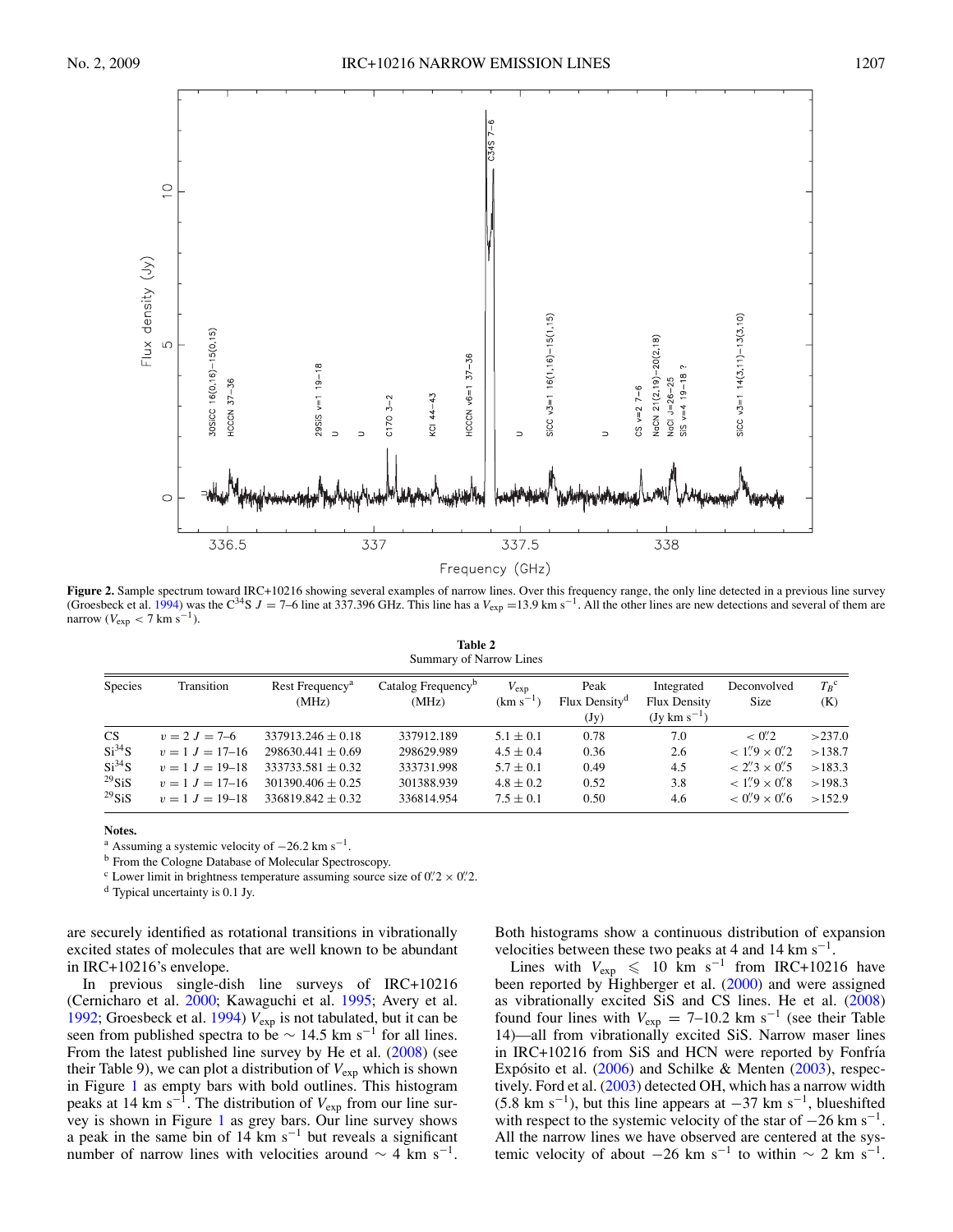

<span id="page-3-0"></span>**Figure 3.** Upper: spectrum of SiS  $v = 1$ ,  $J = 19-18$  line obtained from a 2 arcsec<sup>2</sup> square centered on the star, with  $V_{\text{exp}} = 10.6 \text{ km s}^{-1}$ . For comparison, the SiS,  $v = 0$ ,  $J = 19-18$  line is shown by the dashed line (scaled down by a factor of 10). The  $v = 0$  line has an expansion velocity of 13.5 km s<sup> $-1$ </sup>. Note that the intensity values for this line are scaled down by a factor of 10 in this figure. Lower: integrated intensity emission from the SiS  $v = 1$ ,  $J = 19-18$  line. The contours levels are -5, 5, 10, 20, 40, 80,  $120 \times 0.45$  Jy beam<sup>-1</sup> km s<sup>-1</sup>. The coordinate offsets are with respect to  $\alpha(2000) = 09^{\text{h}}47^{\text{m}}57\frac{543}{3}, \delta(2000) = +13^{\circ}16'43''98$ . The synthesized beam is shown in the lower right corner. See also Table [2.](#page-2-1)

Infrared molecular line profiles in the 10  $\mu$ m band were observed and analyzed by Keady & Ridgway [\(1993\)](#page-5-12). They proposed (see their Figure 3) an expansion velocity as a function of radius with: (1)  $V_{\text{exp}} = 3 \sim 4 \text{ km s}^{-1}$  from 1∼ 8 $R_*,$  (2) rapid acceleration from 4 to 11 km s<sup>-1</sup> from 8 to 10  $R_*$ , and (3) slower acceleration from 11 km s<sup> $-1$ </sup>to the terminal velocity of 14 km  $s^{-1}$  from 10 to 20  $R_{*}$ . The histogram of expansion velocities (Figure [1\)](#page-1-1) peaks at  $\sim$  4 km s<sup>-1</sup> and  $\sim$  14 km s<sup>-1</sup>, consistent with this velocity structure.

# 4. VIBRATIONALLY EXCITED SiS, <sup>29</sup>SiS, AND Si<sup>34</sup>S

SiS is an abundant molecule in IRC+10216, one of the parent molecules found close to the star (Glassgold [1996\)](#page-5-0), and an important source of Si for the formation of silicon carbides

such as SiC,  $SiC_2$ , and  $SiC_4$  (e.g., McCarthy et al. [2003\)](#page-5-18). Figure [3](#page-3-0) (top) shows the spectrum of SiS  $v = 1$ ,  $J = 19-18$ emission at 343100.98 MHz (rest frequency), observed on 2007 February 12. This line was previously detected (but not mapped) in the single-dish line survey of Groesbeck et al. [\(1994\)](#page-5-5), where it is significantly weaker than here because of poorer sensitivity (we have longer integration time as well as larger collecting area with the SMA). Figure  $3$  (bottom) shows a map of the integrated intensity emission over the velocity interval of  $-40$  to  $-10$  km s<sup>-1</sup>. The total integrated flux density is 69.1 Jy km s<sup>-1</sup>. The deconvolved source size is 1".1 × 0".5 with P.A. of  $-27^\circ$ .6. Assuming a size of  $0.5 \times 0.5$ , we estimate a lower limit to the brightness temperature of 200 K.

The emission appears to have an extended weak feature toward the southeast. High angular resolution near-IR adaptiveoptics images of IRC+10216 show evidence of azimuthally asymmetric structures in the inner circumstellar envelope, over angular scales of  $\sim 2''$  (Menut et al. [2007\)](#page-5-19). The 3" angular resolution of our observations is insufficient to allow a detailed comparison between the submillimeter line emission maps and near-IR images.

The expansion velocity of the SiS  $v = 1$ ,  $J = 19-18$  line is 10.6 km s<sup> $-1$ </sup>. This is an example of a line of intermediate expansion velocity (see Figure [1\)](#page-1-1), in the rapidly accelerating zone of the envelope where presumably dust has already been formed.

Figure [4](#page-4-0) shows spectra of  $Si^{34}S$  and <sup>29</sup>SiS  $v = 1, J = 17-16$ and 19–18 lines, detected toward IRC+10216 for the first time. This emission is unresolved and the source-size upper limits are shown in Table [2.](#page-2-1) Assuming that the size of the emitting region is  $0\rlap{.}{\prime\prime}$  2, we estimate the brightness temperature to be  $140-200$  K, which should be considered as lower limits. We estimate a column density of  $7\times10^{17}$  cm<sup>-2</sup> and abundance of  $7\times10^{-7}$ for  $^{29}$ SiS for an assumed excitation temperature of 550 K.

From the observed integrated intensities of SiS,  $^{29}$ SiS, and  $Si^{34}S$   $v = 1$ ,  $J = 19-18$  emission, we derive the isotopic abundance ratios  $[^{28}\text{Si}/^{29}\text{Si}] = 15.1 \pm 0.7$  and  $[^{32}\text{S}/^{34}\text{Si}] =$ 19.6  $\pm$  1.3 (uncertainties are 1 $\sigma$ ). For comparison, previously published values from single-dish observations (Kahane et al. [1988;](#page-5-20) He et al. [2008\)](#page-5-7) are  $20.2 \pm 2$  for  $[^{32}S/^{34}S]$  (in good agreement with our estimate here) and  $18.7 \pm 1$  for  $\left[\text{Si}/^{29}\text{Si}\right]$ (marginally larger than our value). A possible cause for disagreement might be non-negligible optical depths.

#### 5. VIBRATIONALLY EXCITED CS

Vibrationally excited CS radio emission in IRC+10216 was first detected by Turner [\(1987\)](#page-5-21) in the  $v = 1$ ,  $J = 2-1$  and 5-4 transitions. These lines were re-observed along with new detections of the  $J = 3-2$ , 6-5, and 7-6 transitions by Highberger et al.  $(2000)$ . The  $J = 7$ –6 emission reported here is the first detection in the  $v = 2$  state (Figure [5\)](#page-5-22). The triangular line profile is indicative of spatially unresolved emission from accelerating gas (Bujarrabal et al. [1986\)](#page-5-23). In subcompact configuration observations with angular resolution of  $\sim$  3", the emission appears highly concentrated and unresolved. There is no emission detected at the angular radius of  $\sim 12^{\prime\prime}$  (where several other species have shown a peak in abundance in previous interferometric maps). The observations of this line were repeated in the extended configuration of the SMA at a beam size of 0. 8, confirming that the emission is unresolved. The deconvolved source size is less than 0. The lower limit for brightness temperature is 237 K. Assuming an excitation temperature of 550 K, we estimate a column density of  $7 \times 10^{17}$  cm<sup>-2</sup> and a lower limit for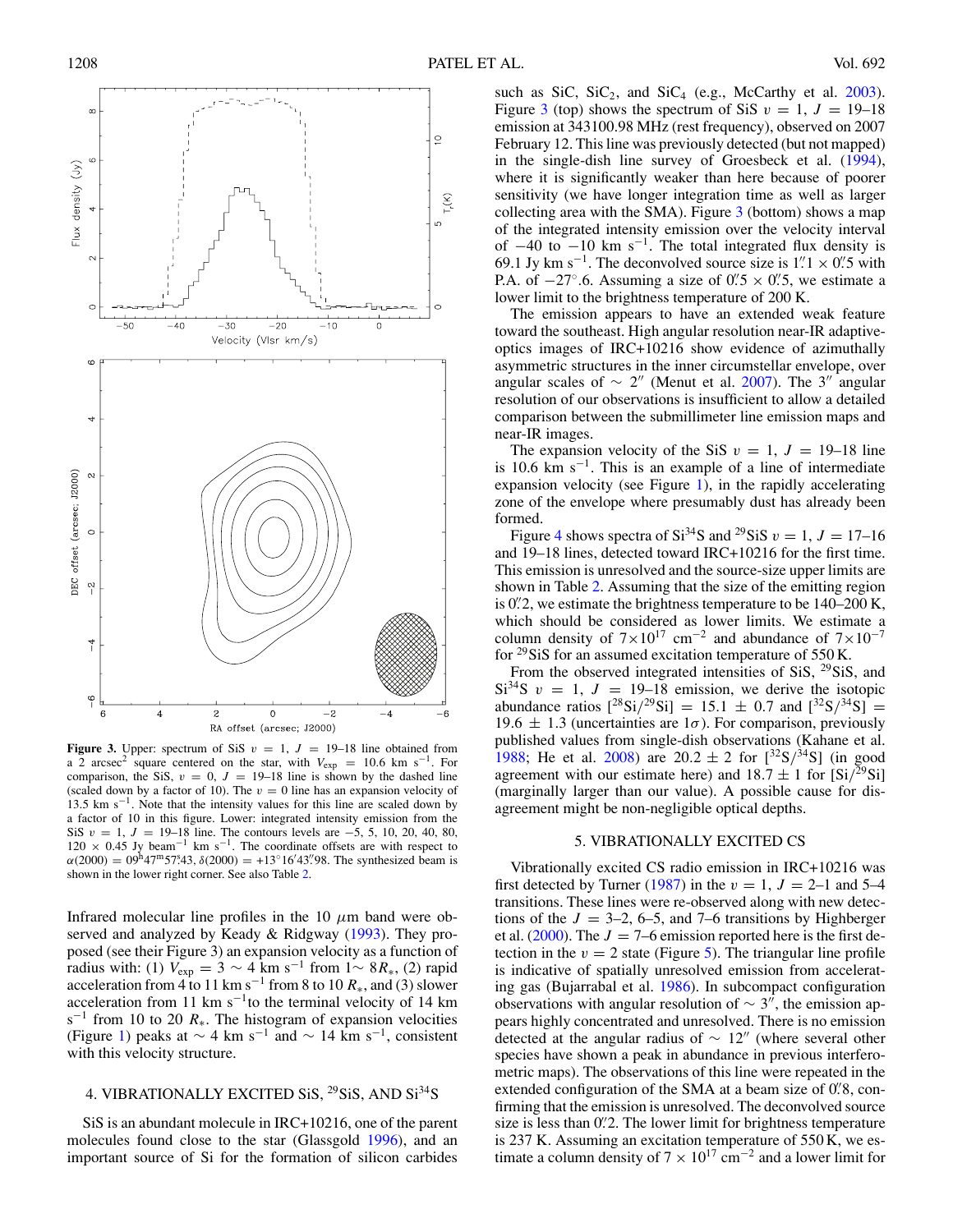

<span id="page-4-0"></span>**Figure 4.** Spectra of vibrationally excited rotational lines in isotopes of SiS obtained from the imaged data cube. The flux density was calculated over the area enclosed in a 2 arcsec<sup>2</sup> square centered on the star. See also Table [2.](#page-2-1)

CS abundance with respect to H<sub>2</sub> of  $9.3 \times 10^{-6}$  within a radius of  $\sim 4.5 \times 10^{14}$  cm ( $\sim 7 R_*$ ).

Previous interferometric observations of the  $v = 1$ ,  $J =$ 5–4 line show the emission to be within a radius of  $0\rlap{.}^{\prime\prime}35$ (∼ 10  $R_*$  or  $\sim$  7  $\times$  10<sup>14</sup> cm) (Lucas & Guelin [1999\)](#page-5-24). Young et al. [\(2004\)](#page-5-5) derived a lower limit on the CS abundance to be  $3.4 \times 10^{-9}$  within ~ 34 $R_*$ . From single-dish observations of CS  $v = 1$ ,  $J = 3-2$ , 6-5, and 7-6 lines, Highberger et al. [\(2000\)](#page-5-16) estimate an abundance of  $3-7\times10^{-5}$  relative to H<sub>2</sub>. From comparison with the CS radial abundance predicted by chemical models, we conclude, as did Young et al. [\(2004\)](#page-5-5), that the model of Millar et al.  $(2001)$  predicts too low a value  $({\sim 10^{-11}})$  at the radius of  ${\sim 10^{16}}$  cm. In this model, assuming CS to be a parent molecule (see Figure [1,](#page-1-1) right panel, in Millar et al. [2001\)](#page-5-25), the initial abundance is still lower by about an order of magnitude relative to that derived from submillimeter observations. Moreover, the drop in CS abundance with radius (owing to the production of other sulfur-bearing molecules), is too small, and not consistent with the compact distribution of CS seen in the SMA observations. There is better agreement in a more recent study of nonequilibrium chemistry of the

inner wind, which takes into account shocks induced by stellar pulsation (Cherchneff [2006\)](#page-5-26), although these models seem more relevant for S stars ( $C/O \approx 1$ ).

The CS  $v = 2$ ,  $J = 7-6$  transition requires extreme excitation conditions since it corresponds to an energy  $E_u/k = 3707$  K. As noted by Highberger et al. [\(2000\)](#page-5-16), even for the  $v = 1$ line, collisional excitation with  $H_2$  would require very high gas densities ( $\sim 1-5\times10^{14}$  cm<sup>-3</sup>). This line emission is most plausibly excited by  $8 \mu m$  stellar thermal radiation.

#### 6. CONCLUSIONS

Preliminary results from the SMA line survey of IRC+10216 have yielded a population of narrow lines with expansion velocities of  $\sim$  4 km s<sup>-1</sup>. About half of these can be assigned to vibrationally excited rotational transitions of abundant species such as CS, SiS, and their isotopomers. The emission is found to occur in a very compact region smaller than 0".2 around the star. This is thought to be the region where dust is forming in the envelope, and in which the material has just begun accelerating and has yet to attain the terminal velocity of  $\sim 14$  km s<sup>-1</sup>. The